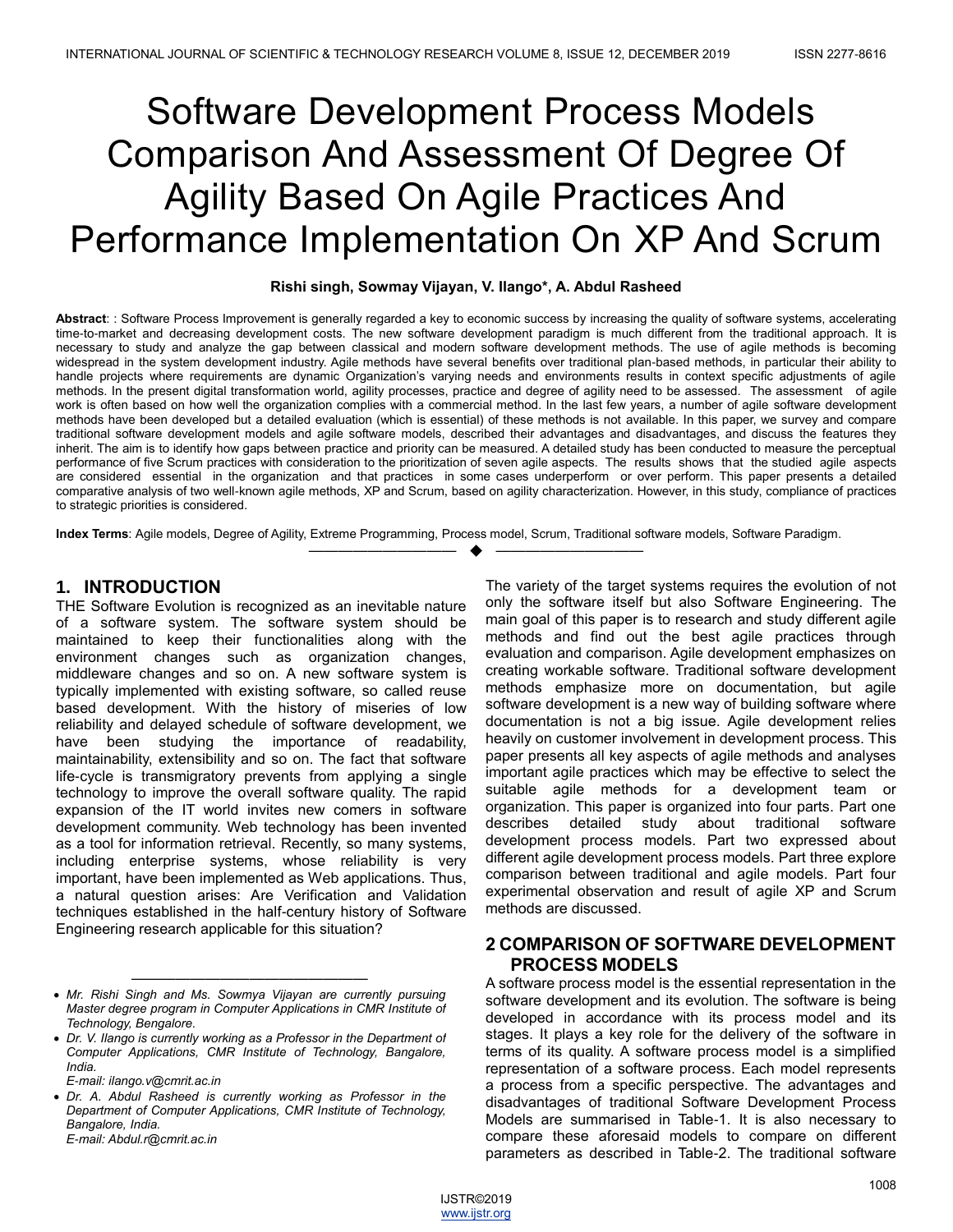process models have their own advantages and disadvantages. The similar way, the Table-3 summarizes the advantages and disadvantages of the agile methods. There are currently six agile methods which already adopted in the industry. Table-4 is summarizing the main features, key points, and other criteria of agile methods. Table-5 discusses the comparison of traditional and agile software process methods. The outcome is the agile method is flexible.

## **3 RESEARCH GAP AND EXPERIMENTATION**

An increased focus on agile methods has brought more focus on measurement in the field since it among other things indicates the company's ability to adapt to the market and take advantage of opportunities that become available due to changes (Erande & Verma , 2008; Arteta and Giachetti , 2004 ). The lack of an established definition of agility has caused measurement in ASD to be inconsistent (Abrahamsson, 2009). Instead of adding yet another definition to the research field, this study borrows from the work of Conboy (2009) and his comprehensive definition for agility in ISD: The continual readiness of an ISD method to rapidly or inherently create change, proactively or reactively embrace change, and learn from change while contributing to perceived customer value (economy, quality, and simplicity), through its collective components and relationships with its environment. Previous research has highlighted the importance of evaluating how well agile practices support organizational goals and values to ensure non-conflicting purposes (Conboy, 2009). Furthermore, prior studies has called for more research regarding agile goals and values (High smith, 2002), measurement in ASD (Abrahamsson, 2009), managementoriented methods (Dingsøyr et al., 2008), the underlying ideas behind ASD (Dingsøyr et al., 2008) and theory-based approaches in ASD (Dingsøyr et al., 2012). The lack of an established definition of agility in ASD has also been pointed out by previous researchers (Abrahamsson, 2009). In order to address this expressed need in research, this study examines how gaps between strategic priorities and perceptual performance in agile practices can be identified. Specifically, the use of five Scrum practices is evaluated considering seven agile aspects. The seven agile aspects are based on Conboy's (2009) taxonomy of ASD agility: A. Creation of change, B. Proaction in advance of change, C. Reaction to change, D. Learning from change, E. Perceived economy, F. Perceived product quality, G. Perceived simplicity. The evaluated practices are: 1. Backlog grooming, 2. Sprint planning, 3. Daily scrum, 4. Sprint review, 5. Sprint retrospective. According to the originators of Scrum, Schwaber & Sutherland (2013), it is a lightweight framework used by teams to develop and sustain complex products. These agile aspects have been prioritized based on previous research outcomes whereas the performance has been measured by sending out survey questions to scrum team members. The strategic weighting was used as reference against which the performance was compared to identify the gaps between priorities and performance. Two indicators were used for performance; (i) mean and (ii) mode of the scrum team members scoring. Weights and indicators for performance were then compared to identify potential areas of improvement. Denotations and formulas for calculations are presented in table-6 and equations 1-3 respectively. Analysis was conducted in the cases where the difference between the weights (W) and any of the performance indicators (M and T) were greater than

one.

*Table-6: Symbolic Notation for Calculation*

| Symbol     | Descriptions                             |  |  |
|------------|------------------------------------------|--|--|
| W          | Weight of agile aspect in agile practice |  |  |
| X.         | Score i for scrum team member            |  |  |
| М          | Mean of scrum team members scoring       |  |  |
|            | Mode of scrum team members scoring.      |  |  |
| $S_{M}$    | Difference between weight and mean       |  |  |
| $S_{\tau}$ | Difference between weight and mode       |  |  |
|            |                                          |  |  |

$$
S_M = V - M \tag{1}
$$
  
\n
$$
S_T = V - T \tag{2}
$$

## **4 RESULT AND INTERPRETATION**

The weighting of agile aspects in agile practices are used as a reference to assess performance and identify gaps, this is presented in table-7. The quantitative result shows that each agile aspect is important or very important in at least two practices or more, which indicates that the measured aspects are considered essential in the organization. Furthermore, by considering the average weighting of each aspect or practice, the results show that economy (E) is the most important agile aspect while backlog grooming (1) and sprint retrospective (5) are the most important practices. The weighting of agile aspects in agile practices are used as a reference to assess performance and identify gaps, this is presented in table-7. The quantitative result shows that each agile aspect is important or very important in at least two practices or more, which indicates that the measured aspects are considered essential in the organization. Furthermore, by considering the average weighting of each aspect or practice, the results show that economy (E) is the most important agile aspect while backlog grooming (1) and sprint retrospective (5) are the most important practices.

| A---G<br>$1-5.$<br>practices<br>in |   |   |   |                |   |   |   |
|------------------------------------|---|---|---|----------------|---|---|---|
|                                    | А | B | C | D              | E |   | G |
|                                    | 5 | 4 |   | 3              | 5 |   | 5 |
| 2                                  | 2 | 4 | 4 | $\overline{2}$ | 5 |   | 2 |
| 3                                  |   | 3 | 4 | $\mathcal{P}$  | 5 |   |   |
|                                    | 5 | 4 |   |                | 2 |   | 2 |
| 5                                  | 5 | 4 | 4 | Δ              | 5 | 5 | 3 |

*Table-7. Weighting of agile aspect* 

Based on the results and discussion above, the key findings are: The agile aspects are important in the organization, which implicates that concepts that are central to the organization have been measured. There are areas where practices either underperform or over perform in relation to strategic weighting of agile aspects. Quantitative data is useful to indicate potential areas of improvement, while it can be complemented with qualitative data to examine underlying causes for gaps. By summarizing the results in a matrix format, it is possible to visualize potential dependencies between agile practices and dependencies between agile aspects.

## **5 DEGREE OF AGILITY IN XP AND SCRUM**

In this part of the comparative analysis, the degree of agility (DA) is measured in terms of the five features relating to agility characterization: flexibility (FY), speed (SD), leanness (LS),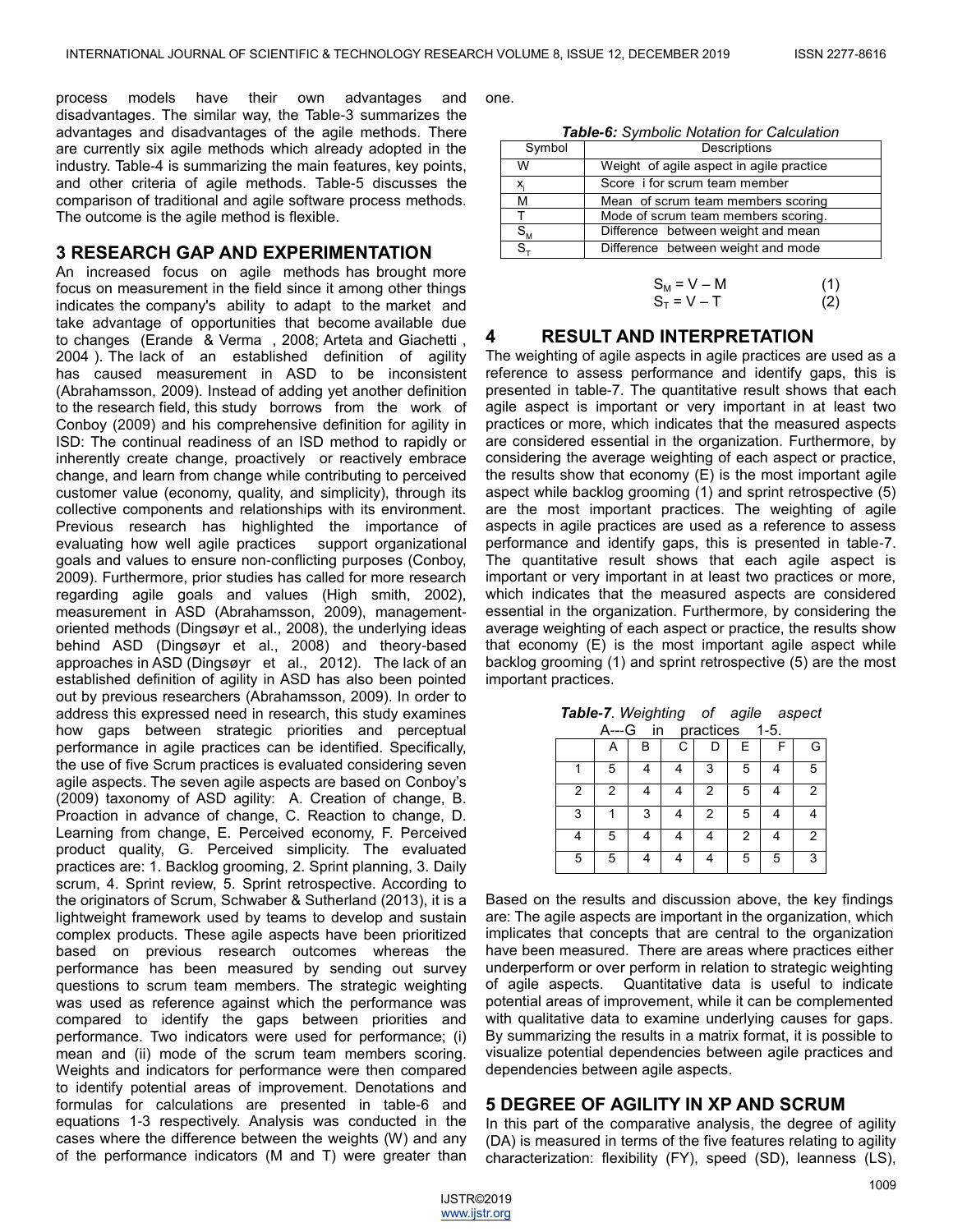learning (LG) and responsiveness (RS) that may exist at some specific level or lifecycle phase or as a result of the practices used in the phases of XP and Scrum. If any phase or practice (XP or Scrum) supports a particular agility feature, then 1 point is allocated in that particular cell, otherwise 0; and so on. Tables-9, 10, 11 and Figure-1 demonstrate the results of the agility measurement for both XP and Scrum. The agile methods literature was used as the source of the numerical inputs for the analysis, calculated using the following equation (Qumer and Henderson-Sellers, 2006):

DA (Object) =  $(1/m)\sum m$  DA(Object, Phase or Practices) (3)

The cell values for XP is shown in Table-9 for the five characteristics of agile both the high level (phases) and low level (practices). This analysis is used both a qualitative and a quantitative approach to evaluate the agile methods at both the process level and the practice level. On the basis of this analysis, we may rank the methods as XP has more agile phases but less agile practices than Scrum (Figure-1). The column values of Tables-9 and 10 are summarized in Table-11, which shows the overall degree of agility for both phases and practices of XP and Scrum. These assessments of the degree of agility permit a separate ranking and visual comparison for both a process-based viewpoint and a practice-based viewpoint (Figure-1). There is, of course, no easy and valid mathematical way of combining these two numbers and rankings. Thus, the decision-maker needs to include their own, often subjective, weightings to any evaluation of the most appropriate agile method to be adopted by their organization or for a particular project.

## **6 CONCLUSION**

The Software life cycle models are the tools that help to manage software life cycle. This paper represents comparison of traditional and agile software process models. These models specify process consistency and improvement. Each model has its own strengths and weaknesses. Some models are more appropriate in certain project circumstance than others. The selection of a software lifecycle model for a project is an important decision. The use of an inappropriate model can be detrimental to project success and software quality. There are two composite approach is used. Part one, we surveyed and compare traditional software development models and agile software models, described their advantages and disadvantages, and discuss the features they inherit. Experimentation carried is on in part two. Based on the results and discussion above, the key findings are: The agile aspects are important in the organization, which implicates that concepts that are central to the organization have been measured. There are areas where practices either underperform or over perform in relation to strategic weighting of agile aspects. In this paper, we have analyzed and compared two agile software development methods XP and Scrum by using agility characterization features. This analysis used both a qualitative and a quantitative approach to assess the agile methods at both the phase level and the practice level. On the basis of this analysis, we may rank the methods as XP has more agile phases but less agile practices than Scrum.

| Model Name                          | Advantages                                                                                                                                                                                    | Disadvantages                                                                                                                                                                                                                                                                                                                                            |  |  |
|-------------------------------------|-----------------------------------------------------------------------------------------------------------------------------------------------------------------------------------------------|----------------------------------------------------------------------------------------------------------------------------------------------------------------------------------------------------------------------------------------------------------------------------------------------------------------------------------------------------------|--|--|
| <b>Fix</b><br>Build<br>and<br>Model | It provides immediate feedback to developers: This<br>shows immediate signs of progress.<br>Removes planning / design / documentation overhead.                                               | Increased time is spent on debugging.<br>Does not promote documentation and therefore<br>produced software is costlier to maintain.<br>Design changes cost must more after coding has<br>started.                                                                                                                                                        |  |  |
| Waterfall Model                     | It enforces a disciplined engineering approach.<br>Verification is done after each phase.<br>Documentation can reduce maintenance cost.<br>Feedback loops help to correct faults immediately. | In It only incorporates iteration indirectly, thus changes<br>may cause considerable confusion as the project<br>progresses.<br>As the client usually only has a vague idea of exactly<br>what is required from the software product, this model<br>has difficulty accommodating the natural uncertainty<br>that exists at the beginning of the project. |  |  |

*Table-1: Traditional Software Development Process Models Advantages and Disadvantages*

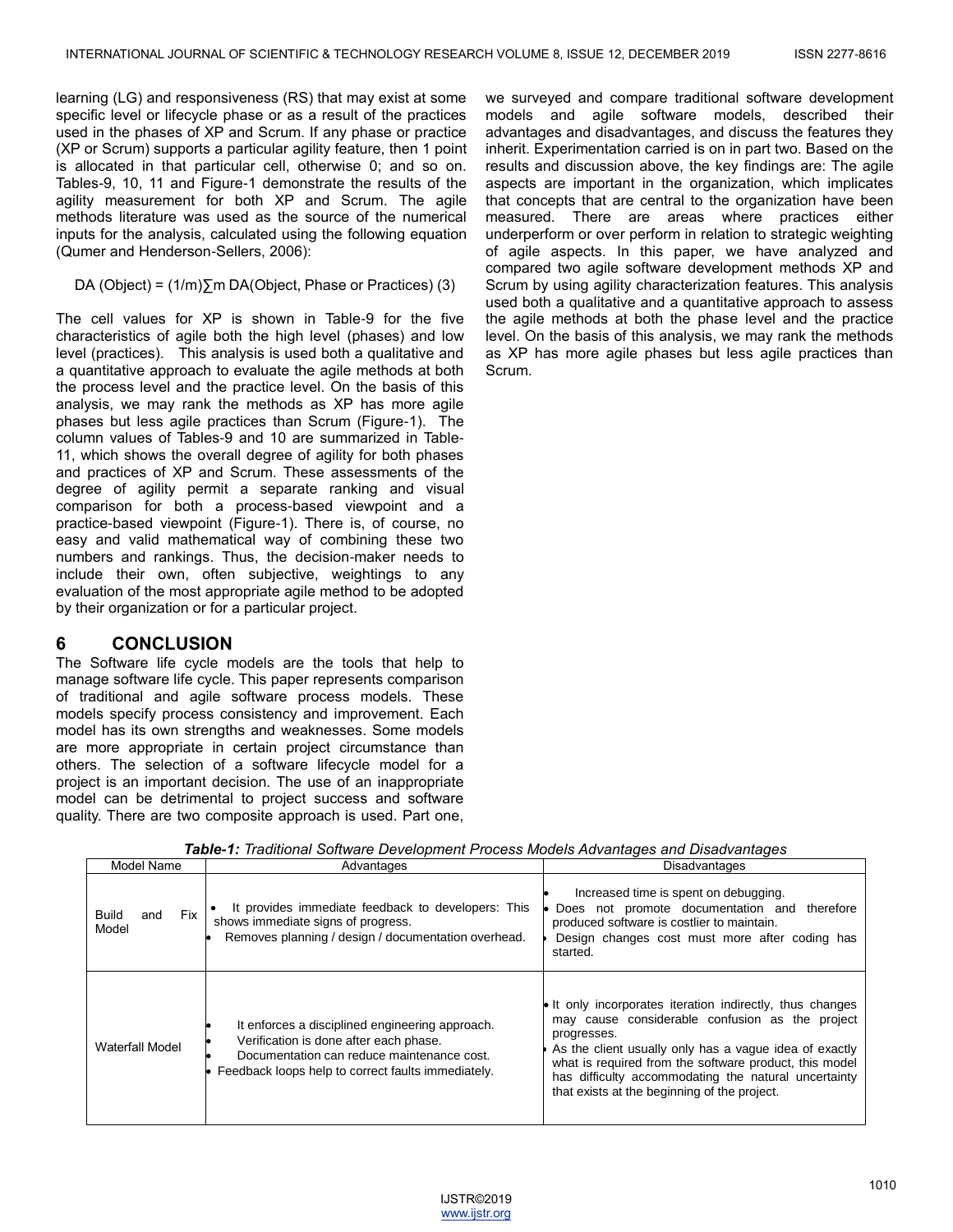| Prototyping Model      | When client is not confident about the developer's<br>capabilities, he asks for a small prototype to be built.<br>Based on this model, he judges capabilities of developer.<br>· It reduces risk of failure, as potential risks can be<br>identified early and mitigation steps can be taken.                                                       | It is a slow process.<br>Too much involvement of client is not always preferred<br>by the developer.<br>Once we get proper requirements from client after<br>showing prototype model, it may be of no use. That is<br>why; sometimes we refer to the prototype as "Throw-<br>away" prototype.                                                            |
|------------------------|-----------------------------------------------------------------------------------------------------------------------------------------------------------------------------------------------------------------------------------------------------------------------------------------------------------------------------------------------------|----------------------------------------------------------------------------------------------------------------------------------------------------------------------------------------------------------------------------------------------------------------------------------------------------------------------------------------------------------|
| Incremental<br>Model   | Generates working software quickly and early during<br>the software life cycle.<br>• More flexible - less costly to change scope and<br>requirements.<br>• Easier to test and debug during a smaller iteration.<br>Easier to manage risk because risky pieces are<br>identified and handled during its iteration.                                   | At each stage of the model, a new build is coded and<br>then integrated into the structure, which is tested as a<br>whole.<br>Each phase of an iteration is rigid and do not overlap<br>each other.<br>Problems may arise pertaining to system architecture<br>because not all requirements are gathered up front for<br>the entire software life cycle. |
| Spiral Model           | • The model uses prototyping as a risk reduction<br>mechanism and allows for the development of<br>evolutionary<br>prototypes<br>at any stage<br>of the<br>development.<br>It maintains a systematic step-wise approach, like the<br>classic life cycle model, but incorporates it into an<br>iterative framework that more reflect the real world. | • Demands considerable risk-assessment expertise.<br>It has not been employed as much proven models<br>and hence may prove difficult to 'sell' to the client,<br>especially where a contract is involved, that this<br>model is controllable and efficient.                                                                                              |
| <b>Iterative Model</b> | • In this model better testing is possible in each iteration.<br>This model does not require high complexity rate.<br>In this model feedback is generated quickly.                                                                                                                                                                                  | It requires planning at technical level.<br>It is not easily understandable.                                                                                                                                                                                                                                                                             |
| X-Model                | • Reusability, clear requirements for large<br>systems                                                                                                                                                                                                                                                                                              | • Increases complexity, no risk analysis, cost is high                                                                                                                                                                                                                                                                                                   |
| V-Model                | Well defined requirement specifications<br>High amount of risk analysis involved at beginning.<br>Good for critical projects.<br>Early production, easy to manage due to rigidity of model<br>and easy to understand.                                                                                                                               | Not a good model for object-oriented projects.<br>Not a good model for long and on-going projects.<br>· Not suitable were requirements have high risk of<br>changing.<br>Costly model, not suitable for small projects.<br>Long implementation time                                                                                                      |

*Table-2: Comparison of Traditional Software Development Process Models*

| Parameters                    | Waterfall                             | Iterative | Prototype | Incremental        | Spiral    | Build & Fix                 |
|-------------------------------|---------------------------------------|-----------|-----------|--------------------|-----------|-----------------------------|
| Requirement<br>specifications | Yes                                   | Yes       | No        | No                 | <b>No</b> | No                          |
| User involvement in<br>phases | Only<br>at<br>requirement<br>analysis | Yes       | High      | Yes (intermediate) | High      | Yes                         |
| Flexibility                   | No                                    | Good      | No        | Low                | Yes       | Yes                         |
| Overlapping phases            | <b>No</b>                             | Yes       | Yes       | No                 | Yes       | Yes                         |
| <b>Risk Analysis</b>          | Only<br>at<br>beginning               | Low       | Yes       | No                 | Yes       | <b>No</b>                   |
| Expertise required            | High                                  | High      | Medium    | Medium             | High      | Medium                      |
| Reusability                   | Limited                               | Yes       | Yes       | Yes                | Yes       | Weak                        |
| Simplicity                    | Simple                                | Simple    | Low       | Medium             | Medium    | Simple                      |
| Development time              | Long                                  | Medium    | Long      | Long               | Long      | Depends<br>upon<br>projects |
| Incorporation of<br>changes   | <b>Difficult</b>                      | Easy      | Easy      | Easy               | Easy      | <b>Difficult</b>            |
| Success rate                  | Low                                   | High      | Good      | Good               | High      | Medium                      |

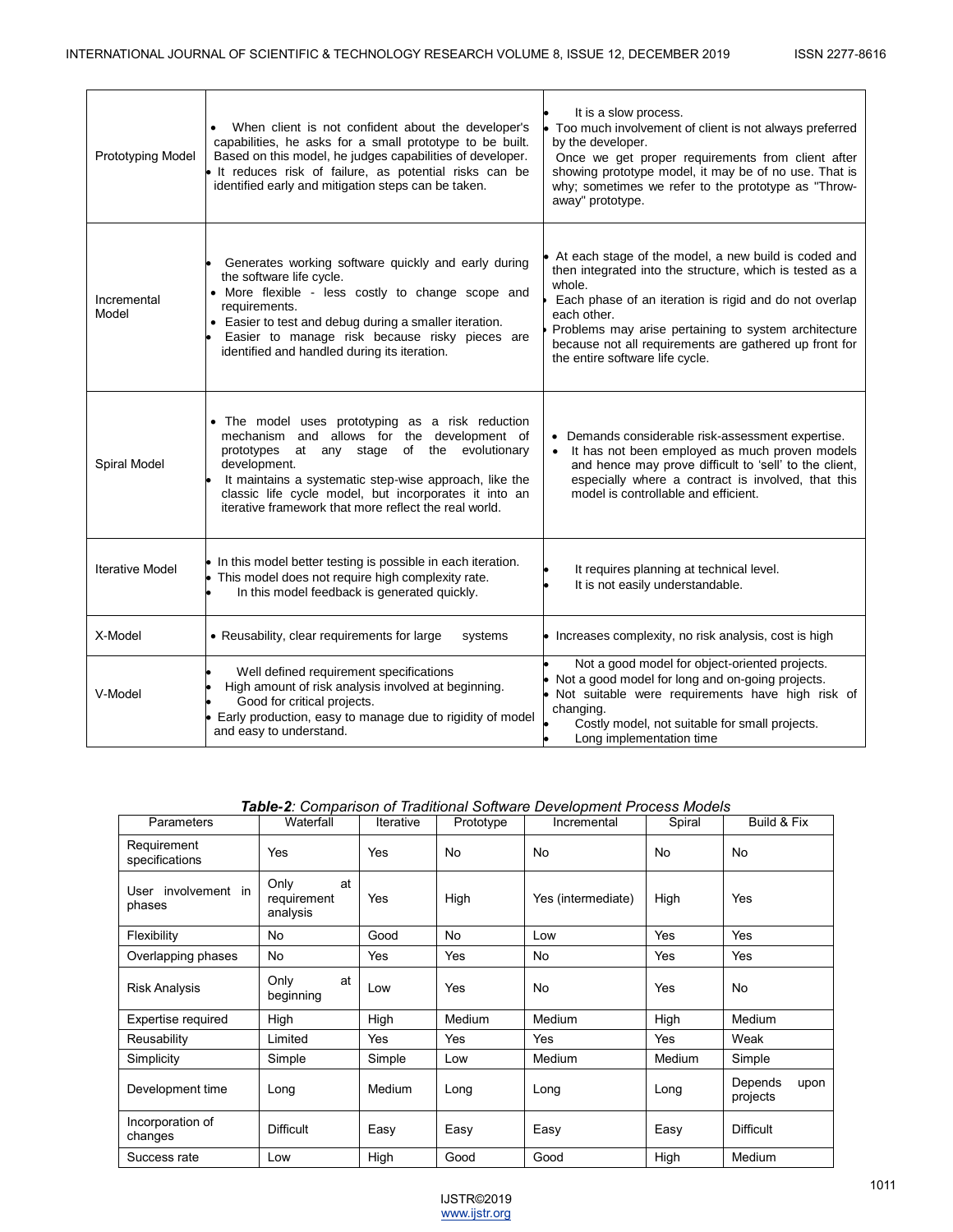| Cost            | <br>Hiar | Low | $\cdots$<br>Hiar<br> | Low | <br>Hıar | Low |
|-----------------|----------|-----|----------------------|-----|----------|-----|
| control<br>COS. | Yes      | No  | Nο                   | N0  | Yes      | Yes |

| Agile method                                              | Overview                                                                                                                                                                                                                                         | Advantages                                                                                                                                                                                                                                                                          | Disadvantages                                                                                                                                                     |
|-----------------------------------------------------------|--------------------------------------------------------------------------------------------------------------------------------------------------------------------------------------------------------------------------------------------------|-------------------------------------------------------------------------------------------------------------------------------------------------------------------------------------------------------------------------------------------------------------------------------------|-------------------------------------------------------------------------------------------------------------------------------------------------------------------|
| Scrum                                                     | An iterative and incremental<br>٠<br>feedback-<br>framework,<br>driven,<br>where<br>self-<br>organizing<br>development team works as a unit<br>to reach a common goal<br>30-days release cycles<br>$\bullet$                                     | High communication level with.<br>team member<br>Client participation<br>٠<br>$\bullet$<br>Self-organizing team<br>Respect team members<br>$\bullet$                                                                                                                                | lack of documentation<br>Close interaction<br>Lack of formal leader<br>Specialized skills, test plan<br>Can easily get out-off track                              |
| Lean<br>Development                                       | Optimizing<br>efficiency<br>and<br>minimizing in producing software<br>not<br>address<br>that does<br>the<br>customers' needs                                                                                                                    | Waste elimination<br>No need for defining<br>aL<br>complete specification<br>Deliver<br>high-quality<br>٠<br>systems quickly<br>Optimizing delivered business<br>value                                                                                                              | Difficult to develop the system as<br>a single unit<br>No clear requirements definition<br>can increase implementation time.                                      |
| Extreme<br>programmin<br>g (XP)                           | "releases"<br>Frequent<br>short<br>in.<br>development cycles,<br>customer-<br>driven development<br>XP arque that the code is the only<br>$\bullet$<br>truly important product of the<br>system development<br>process daily builds<br>$\bullet$ | Team communication,<br>٠<br>Technical practice<br>$\bullet$<br>Frequent feedback<br>$\bullet$<br>Encourage for effective<br>$\bullet$<br>actions<br>$\bullet$<br>Respect team members<br>Open to employee creativity,<br>$\bullet$<br>freedom,<br>self-control<br>and<br>innovation | Implicit design<br>Hard to write good test<br>Frequent iterations compromise<br>quality<br>better outcome if all team<br>members can work at the<br>same location |
| Adaptive<br>Software<br>Development<br>(ASD)              | Adaptive practice focuses on collaboration .<br>and learning as a technique to build .<br>complex systems, Repeating series of.<br>speculate, collaborate, and learn cycles.                                                                     | Extensive users involvement<br>Requirements evolution<br>High quality software<br>Early delivery.<br>$\bullet$                                                                                                                                                                      | Extensive testing increases the<br>cost<br>Projects become bigger than<br>they were visualized in the<br>initial stages.                                          |
| Agile Modeling                                            | agile<br>version<br>of<br>Model-Driven<br>The<br>Development                                                                                                                                                                                     | Continuous<br>attention<br>to<br>٠<br>technical excellence and<br>good design.<br>Rapid, continuous delivery of<br>software.<br>Customers, developers and<br>testers interaction<br>Welcoming late changes in<br>requirements                                                       | Lack of documentation<br>Final outcome is not clear<br>Fit<br>only<br>senior<br>programmers                                                                       |
| Crystal Methods                                           | Collection<br>of<br>agile<br>development<br>methodologies focuses on six primary<br>aspects: people, interaction, community,<br>communication, skills, and talents.                                                                              | Human-powered<br>Adaptive<br>Light-weight methodology                                                                                                                                                                                                                               | Critical decisions regarding the<br>architecture of the application<br>are made by individuals and not<br>by the entire team.                                     |
| Dynamic<br>System<br>Development<br>Methodology<br>(DSDM) | Its origins the Rapid<br>Application<br>Development<br>(RAD)<br>Methodology.                                                                                                                                                                     | Requirements<br>continue<br>to<br>evolve<br>Adheres strictly to agreed<br>timelines and budget<br>Stakeholders involvement<br>Strong emphasis on system<br>$\bullet$<br>testing                                                                                                     | documentation are complex and<br>time consuming can reduce the<br>robustness of code<br>Skilled developers /<br>development teams are e required                  |

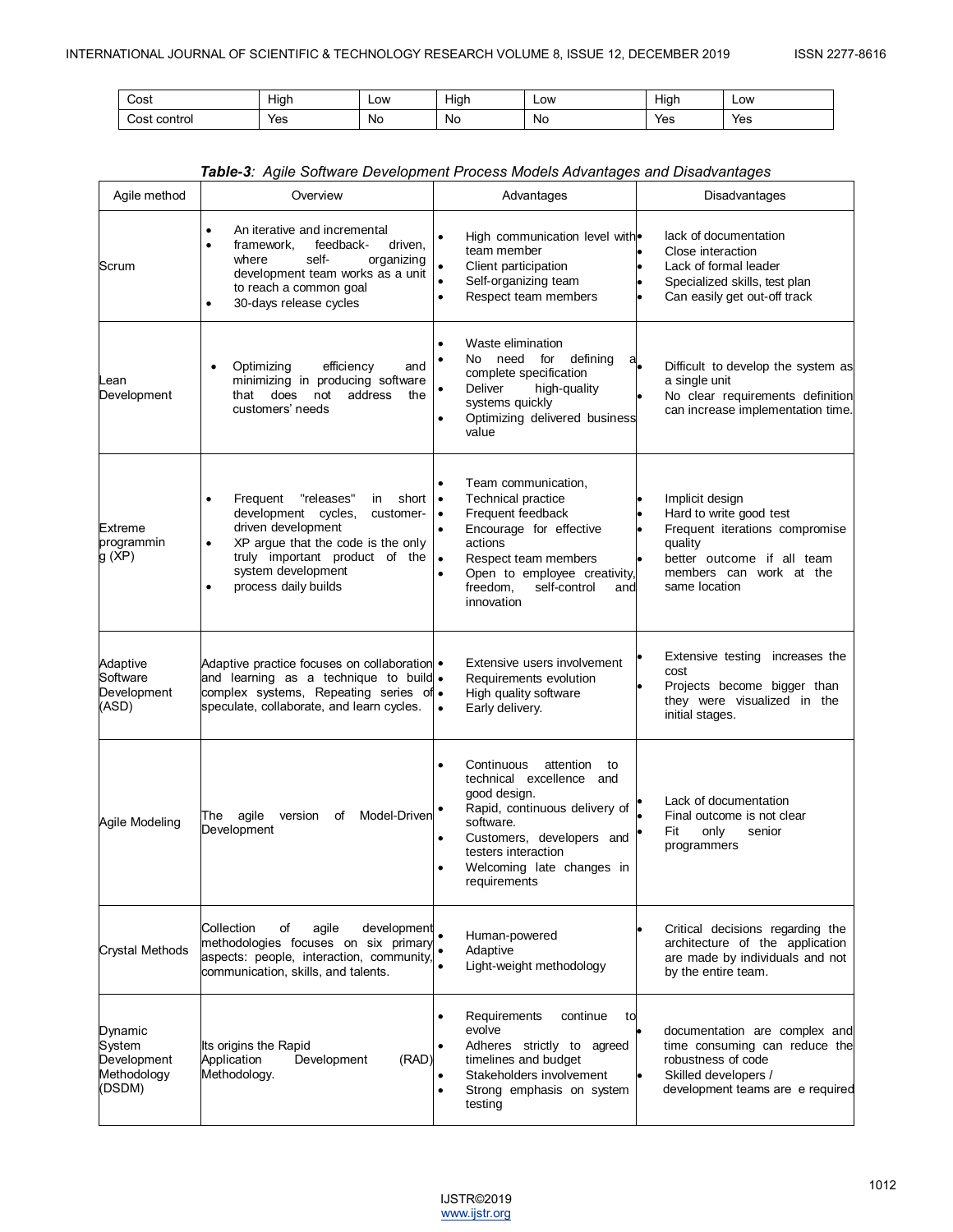| Oriented on resulting out small blocks of<br>Feature-Driven<br>client valued functionality.<br>Development | Multiple<br>teams working in<br>parallel<br>powerful<br>smaller<br>Not<br>as<br>on<br>Tiny delivered software<br>projects<br>Lack of documentation.<br>Map directly onto an object<br>domain model<br>Reliance on programmer.<br>individual code ownership<br>Coded directly<br>Assembled in component sets |
|------------------------------------------------------------------------------------------------------------|-------------------------------------------------------------------------------------------------------------------------------------------------------------------------------------------------------------------------------------------------------------------------------------------------------------|
|------------------------------------------------------------------------------------------------------------|-------------------------------------------------------------------------------------------------------------------------------------------------------------------------------------------------------------------------------------------------------------------------------------------------------------|

## *Table-4: Comparison of Agile Software Development Process Models*

| Software                                                                       | XP                         | Scrum                        | <b>FDD</b>                                                      | ASD                                 | <b>DSDM</b>                                                  | Crystal                                          |
|--------------------------------------------------------------------------------|----------------------------|------------------------------|-----------------------------------------------------------------|-------------------------------------|--------------------------------------------------------------|--------------------------------------------------|
|                                                                                | Short releases             | Scrum teams                  | Domain object                                                   | The<br>project<br>mission           | Active<br>user<br>involvement                                | Staging                                          |
|                                                                                | Metaphor                   | Product<br>backlog           | Development<br>by feature                                       | Development<br>by component         | Empowered<br>teams                                           | Holistic<br>delivery                             |
|                                                                                | Simple                     | Sprint                       | Individual class                                                | Collaborative<br>teams              | Frequent<br>product<br>delivery                              | Parallelism and<br>flux                          |
|                                                                                | Testing                    | Sprint review                | Feature items                                                   | Joint<br>Application<br>Development | for<br><b>Fitness</b><br>business<br>purpose                 | User viewings                                    |
|                                                                                | Refactoring                | Not Known                    | Inspection                                                      | Customer<br>group reviews           | Iterative<br>and<br>incremental                              | Revision                                         |
| Development                                                                    | Pair<br>programming        | Not available                | Regular builds                                                  | Software<br>inspection              | Reversible<br>changes                                        | Not available                                    |
| Process                                                                        | Collaborative<br>ownership | Not available                | Not available                                                   | Not available                       | Requirements<br>baselined<br>are<br>at high-level            | Not available                                    |
|                                                                                | Continuous<br>integration  | Not available                | Not available                                                   | Not available                       | Integrated<br>testing                                        | Not available                                    |
|                                                                                | On-site<br>customer        | Not available                | Not available                                                   | Not available                       | Collaboration<br>and<br>cooperation<br>among<br>stakeholders | Not available                                    |
|                                                                                | Coding<br>standard         | Common<br>coding<br>standard | compliance<br>to<br>improve<br>the<br>readability<br>of<br>code | As<br>prescribed<br>by PMI          | Not known                                                    | Not known                                        |
| Project                                                                        | The<br>planning<br>game    | Scrum<br>Master              | Reporting/<br>visibility of<br>results                          | Adaptive cycle<br>Planning          | Not specified                                                | Monitoring of a<br>progress                      |
| management<br>process                                                          | Not known                  | Sprint / Scrum<br>meeting    | Not known                                                       | Adaptive<br>management<br>model     | Not known                                                    | Not known                                        |
| Software<br>configuration<br>control process<br>$\prime$<br>support<br>process | Not specified              | Not specified                | Configuration<br>management                                     | Not specified                       | Not specified                                                | Not specified                                    |
| Process<br>management<br>process                                               | Not specified              | Not specified                | Not specified                                                   | Project<br>Postmortem               | Not specified                                                | Reflection<br>workshops<br>methodology<br>tuning |

## *Table-5: Comparison of Traditional and Agile Software Development Process Methods*

| Characteristics          | Traditional project management                      | Agile project management    |
|--------------------------|-----------------------------------------------------|-----------------------------|
| Organizational structure | Linear                                              | <b>Iterative</b>            |
| Project scale            | Large scale                                         | Small and medium scale      |
| Development model        | Life cycle model                                    | Evolutionary delivery model |
| User requirements        | coding<br>define<br>Clearly<br>or<br>implementation | Iterative input             |
| Client involvement       | Low                                                 | High                        |
| Restart cost             | High                                                | Low                         |
| Development process      | Life cycle model                                    | Low                         |
| Development model        | Fixed                                               | Easily changeable           |
| Testing                  | Once coding is done                                 | Early iteration             |

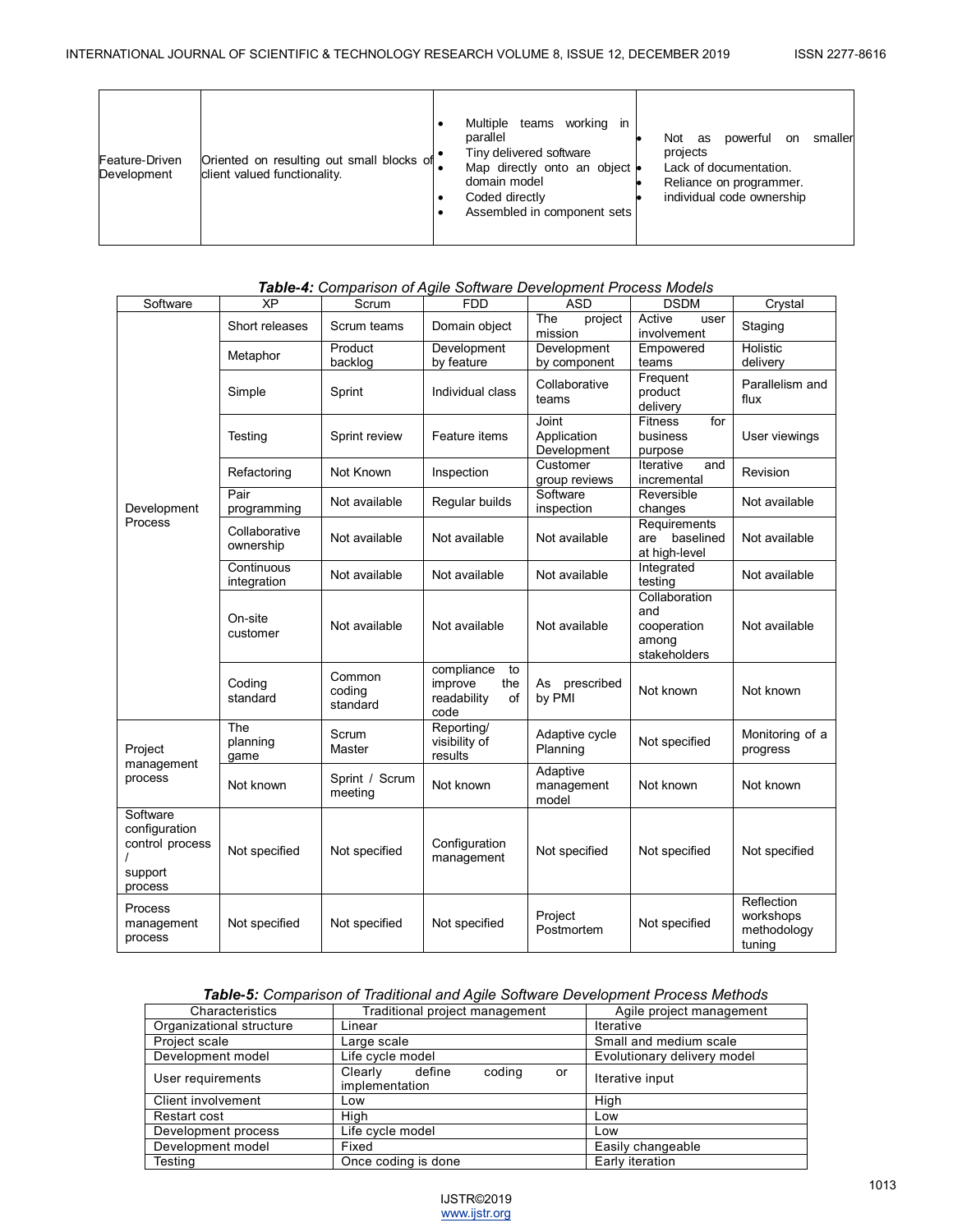| Architecture            | Creates current and predictable<br>requirements | Creates current requirements              |  |
|-------------------------|-------------------------------------------------|-------------------------------------------|--|
| Requirements            | Standard and known in advance                   | Emergent with rapid changes               |  |
| Adaptability to change  | Change sustainability                           | Change adaptability                       |  |
| Development approach    | Predictive                                      | Additive                                  |  |
| Development orientation | Process-orientation                             | People-orientation                        |  |
| Planning scale          | Long-term                                       | Short-term                                |  |
| Management style        | Command and control                             | Leadership and collaboration              |  |
| Learning                | Continuous learning while developing            | Learning is secondary while<br>developing |  |
| Documentation           | High                                            | Low                                       |  |

## *Table-8: Descriptive statistics for daily scrum*

| Factor                         | Creation | Proaction | Reaction | Learning      | Economy | Product quality | Simplicity |
|--------------------------------|----------|-----------|----------|---------------|---------|-----------------|------------|
| Weighting (V)                  |          | 3         | 4        | $\mathcal{P}$ | 5       | 4               | 4          |
| Mode<br>(T)                    | 2        | 4         | 3        |               | 4       | 3               | 5          |
| Mean (M)                       | 2,81     | 3,25      | 2,94     | 1,81          | 3,44    | 2,94            | 4,13       |
| Standard Deviation             | 1,17     | 1.44      | 1.29     | 0,91          | 1,31    | 0,85            | 1,02       |
| Interval                       | [1, 5]   | [1, 5]    | [1, 5]   | [1, 3]        | [1, 5]  | [1, 4]          | [2, 5]     |
| Difference $(S_{\tau})$        | $-1$     | $-1$      |          |               |         |                 | $-1$       |
| <b>Difference</b><br>$(S_{M})$ | $-1,81$  | $-0.25$   | 1,06     | 0,19          | 1,56    | 1,06            | $-0,13$    |

#### *Table-9. Degree of agility in XP*

|                             | - - - - <sub>-</sub> - -<br><b>Agility Features</b> |                  |                  |                 |                |                 |  |
|-----------------------------|-----------------------------------------------------|------------------|------------------|-----------------|----------------|-----------------|--|
| Agile Method: XP            | $\overline{FY}$                                     | SD               | LS               | LG              | RS             | Total           |  |
| (i) Phases                  |                                                     |                  |                  |                 |                |                 |  |
| Exploration                 | 1                                                   | 1                | $\mathbf 0$      | 1               | 1              | 4               |  |
| Planning                    | 1                                                   | 1                | 0                | $\mathbf{1}$    | 1              | 4               |  |
| Iteration to release        | 1                                                   | 1                | 0                | 1               | 1              | 4               |  |
| Productionizing             | 1                                                   | $\mathbf{1}$     | 1                | 1               | 1              | 5               |  |
| Maintenance                 | 1                                                   | $\overline{0}$   | 0                | 1               | 1              | 3               |  |
| Death                       | 0                                                   | $\mathbf{1}$     | $\pmb{0}$        | 0               | $\mathbf 0$    |                 |  |
| Total                       | 5                                                   | 5                | 1                | 5               | $\overline{5}$ | $\overline{21}$ |  |
| Degree of Agility           | $\overline{5/6}$                                    | $\overline{5/6}$ | $\overline{1/6}$ | 5/6             | 5/6            | $21/(6*5)$      |  |
| (ii) Practices              |                                                     |                  |                  |                 |                |                 |  |
| The Planning Game           | $\mathbf{1}$                                        | 1                | 0                | 1               | 1              | 4               |  |
| <b>Short Release</b>        | 1                                                   | 1                |                  | $\mathbf{1}$    | 1              | 4               |  |
| Metaphor                    | 0                                                   | $\mathbf{1}$     | 1                | 0               | 0              | $\overline{c}$  |  |
| Simple Design               | 1                                                   | $\mathbf{1}$     | 1                | $\mathbf{1}$    | 1              | 5               |  |
| Testing                     | $\mathbf{1}$                                        | $\mathbf{1}$     | 0                | $\mathbf{1}$    | 1              | 4               |  |
| Refactoring                 | 1                                                   | $\mathbf{1}$     | 1                | $\mathbf{1}$    | 1              | 5               |  |
| Pair Programming            | 1                                                   | 0                | 0                | 1               | 1              | 3               |  |
| <b>Collective Ownership</b> | 1                                                   | $\pmb{0}$        | 0                | 1               | 1              | 3               |  |
| Continuous Integration      | 1                                                   | 1                | 1                | $\mathbf{1}$    | 1              | 5               |  |
| 40-Hour Week                | 0                                                   | $\overline{0}$   | 0                | 1               | 0              | 1               |  |
| On-site Customer            | $\mathbf{1}$                                        | $\overline{0}$   | $\overline{0}$   | $\mathbf{1}$    | 1              | 3               |  |
| <b>Coding Standards</b>     | $\mathbf{1}$                                        | 1                | $\mathbf{1}$     | $\mathbf{1}$    | $\mathbf{1}$   | 5               |  |
| Total                       | 10                                                  | 8                | 5                | $\overline{11}$ | 10             | 44              |  |
| Degree of Agility           | 10/12                                               | 8/12             | 5/12             | 11/12           | 10/12          | $44/(12*5)$     |  |

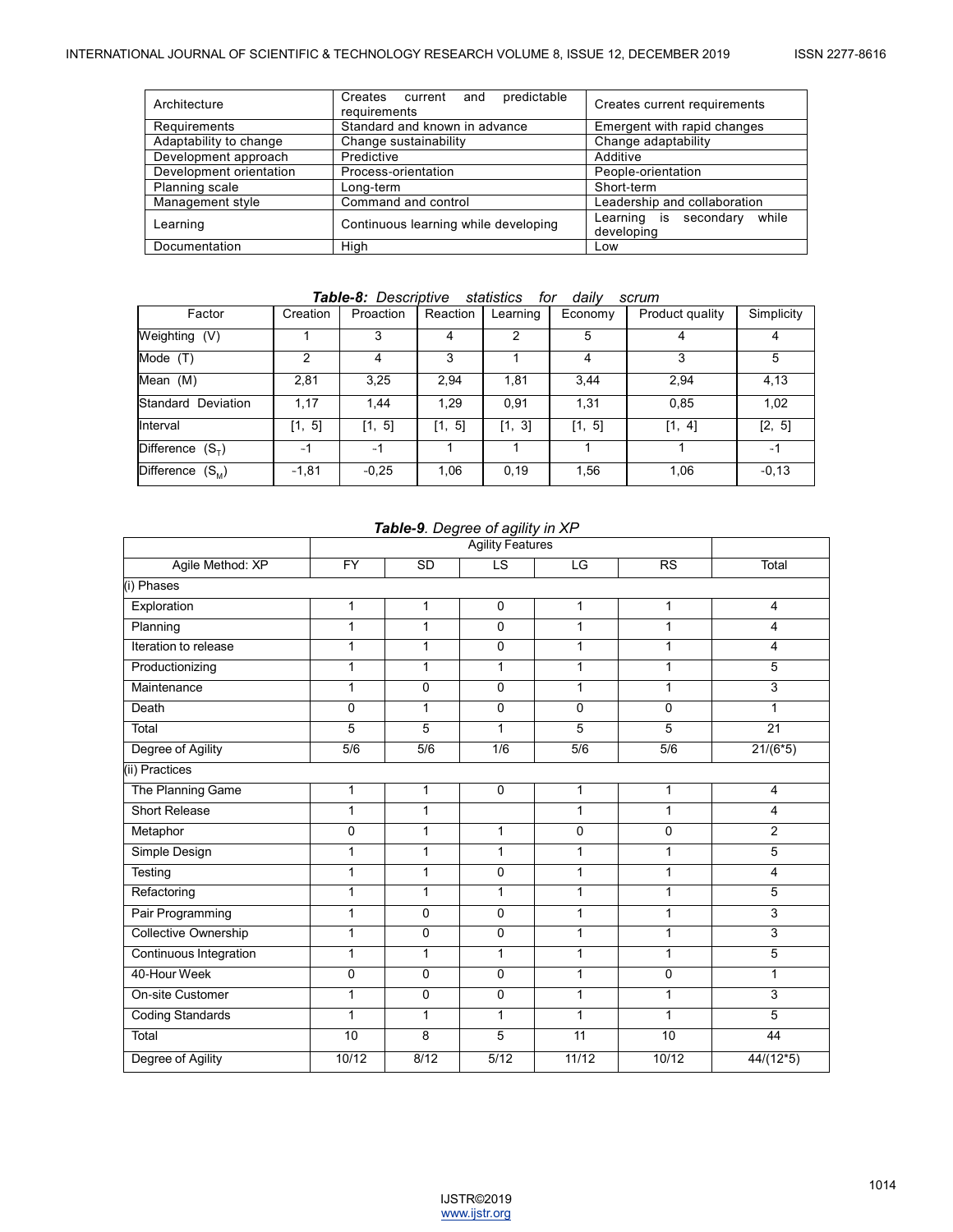|                                |                         | <b>Table-10.</b> Degree of agility in Scrum |          |                |                |              |
|--------------------------------|-------------------------|---------------------------------------------|----------|----------------|----------------|--------------|
|                                | <b>Agility Features</b> |                                             |          |                |                |              |
| Agile Method: Scrum            | <b>FY</b>               | <b>SD</b>                                   | LS.      | LG             | <b>RS</b>      | Total        |
| (i) Phases                     |                         |                                             |          |                |                |              |
| Pre-Game                       | 1                       | 1                                           | 0        |                |                | 4            |
| Development                    | 1                       | 1                                           | $\Omega$ |                |                | 4            |
| Post-Game                      | $\Omega$                | 1                                           | $\Omega$ | $\Omega$       | $\Omega$       |              |
| Total                          | $\overline{2}$          | 3                                           | $\Omega$ | $\overline{2}$ | $\overline{2}$ | 9            |
| Degree of Agility              | 2/3                     | 3/3                                         | 0/3      | 2/3            | 2/3            | $9/(3*5)$    |
| (ii) Practices                 |                         |                                             |          |                |                |              |
| Scrum Master                   | 1                       | 1                                           | 0        |                |                | 4            |
| <b>Scrum Teams</b>             | 1                       | 1                                           | $\Omega$ |                |                | 4            |
| Product Backlog                | 1                       | 1                                           | $\Omega$ |                |                | 4            |
| Sprint                         | 1                       | 1                                           | $\Omega$ |                |                | 4            |
| <b>Sprint Planning Meeting</b> | 1                       | 1                                           | $\Omega$ |                |                | 4            |
| Daily Scrum Meeting            | 1                       | 1                                           | $\Omega$ |                |                | 4            |
| <b>Sprint Review</b>           | 1                       | 1                                           | $\Omega$ |                |                | 4            |
| Total                          | 7                       | $\overline{7}$                              | $\Omega$ | 7              | 7              | 28           |
| Degree of Agility              | 7/7                     | 7/7                                         | 0/7      | 7/7            | 7/7            | $28 / (7*5)$ |

# *Table-10. Degree of agility in Scrum*

*Table-11. Degree of Agility in XP and Scrum*

| Process & Practices | ΧP             | Scrum          |  |  |
|---------------------|----------------|----------------|--|--|
| Phases              | $19/30 = 0.63$ | $10/15 = 0.67$ |  |  |
| Rank                |                |                |  |  |
| Practices           | $42/60 = 0.70$ | $30/35 = 0.86$ |  |  |
| Rank                |                |                |  |  |



#### **REFERENCES**

- [1] Murat güneştaş, "A study on component based software engineering", a Master's thesis in Computer Engineering, Atılım University, JANUARY 2005
- [2] Ivica Crnkovic, Stig Larsson; Michel Chaudron, "Component-based Development Process and<br>Component Lifecycle." Online Available: Component Lifecycle." Online Available: http://www.mrtc.mdh.se/publi cations/0953.pdf
- [3] Luiz Fernando Capretz Y, "A New Componentbased software life cycle model", Journal of Computer Science 1 (1): 76-82, 2005, ISSN 1549-

3636, Science Publications, 2005

- [4] K.Kaur, H Singh, "Candidate process models for component based software development", Journal of Software Engineering 4 (1):16-29, Academic Journal Inc, India 2010.
- [5] Sajid Riaz, "Moving Towards Component Based Software Engineering in Train Control Applications", Final thesis, Linköpings universitet, sweden, 2012
- [6] Ian Somerville, Software Engineering, Addison Wesley,  $9^{\text{th}}$  ed, 2010.